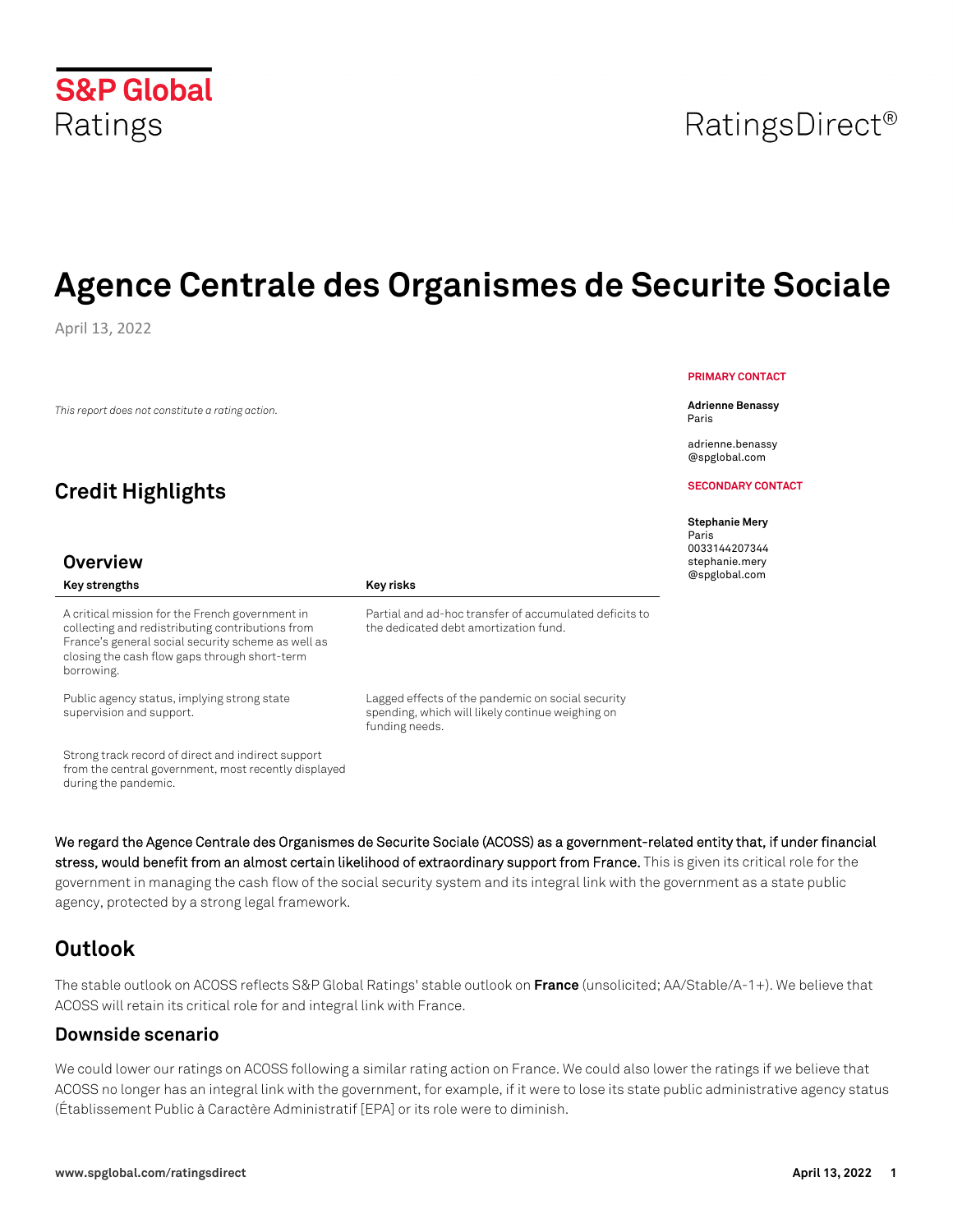### **Upside scenario**

We could raise the long-term rating if France's credit quality were to improve and the likelihood of support for the agency remained almost certain.

## **Rationale**

### **ACOSS will remain the cornerstone of the French welfare state and a state public administrative agency**

ACOSS will continue to play a critical role for the French government as the manager of the national social system's cash flow. The right to benefit from social security is protected by constitutional laws and remains a key general interest mission for the French government. The agency is a key vector of this mission as it is responsible for collecting the main social security scheme's contributions, and redistributing, through provider entities, pensions, family, and health benefits, which apply to most of the French population and represented around 18% of GDP in 2021. Therefore, their timely payment is crucial, and we expect a default of ACOSS would significantly damage the central government's reputation.

In our view, ACOSS benefits from an integral link with the French government, as it was set up in 1967 as a state public administrative agency (Établissement Public à Caractère Administratif; EPA). We consider this legal status, which we do not expect to change, makes the government ultimately responsible for the agency's solvency. As allowed for EPAs under French finance law, ACOSS has prompt access to emergency funding from the French treasury (AFT) through purchases of commercial paper (CP)--this results in more than €10 billion potential exceptional financing from AFT.

### **Strong state supervision**

ACOSS' management and organizational structural reflects strong central government supervision and oversight. The agency operates under the dual supervision of the Ministry of Solidarity and Health and the Ministry of Public Action and Accounts. The central government appoints ACOSS' director, who reports directly to the ministries and whose mandate is to implement the government's social security policies. The agency's board comprises 26 employers and social security beneficiaries' representatives and four state representatives. Its decision-making capacity is limited, and enforceable only if supervisory authorities do not oppose.

ACOSS is generally subject to monthly reporting and meetings with its supervisory ministries, although interactions are daily in practice, especially regarding cash flows and liquidity. This has been particularly true throughout the pandemic. We understand that the pace of reporting with supervisory ministries has significantly increased, including daily contacts with AFT on treasury management. Since 1996, ACOSS has signed multiyear contracts with the government, laying out its objectives. In addition, the French Court of Audit (Cour des Comptes) is responsible for certifying the agency accounts for and provides frequent reports on France's social security plans, including its funding.

### **Higher funding needs since the pandemic's onset partially offset by transfers to the social security debt amortization fund**

Funding needs before debt transfers will increase in 2022 after a slight decline in 2021. The cash deficit before debt transfers narrowed to €20.0 billion in 2021 from €45.1 billion in 2020. Cash flows increased despite continued social contribution holidays, but expense rose too, especially health-care spending, limiting the reduction in financing needs in 2021. ACOSS expects the cash deficit to widen to €34.2 billion in 2022 as health care expenditure continues to rise, given lagged effects from pandemic-related 2021 spending, health-care professionals salary increases, support to health care institutions, and higher minimum welfare benefits and pensions, reflecting higher inflation.

Debt transfers to the sinking fund in charge of refinancing and amortizing social security debt (Caisse d'Amortissement de la Dette Sociale [CADES]) will continue to alleviate ACOSS' funding needs. The government can decide to transfer the agency's debt burden to the CADES, which was due to expire in 2024. However, given ACOSS' higher funding needs owing to the pandemic, the government extended CADES's amortization horizon to 2033 and agreed to transfer €136 billion of ACOSS' debt from 2020-2023. The agency transferred €16 billion in 2020 and €39 billion in 2021, and expects to wire €40 billion in 2022.

### **ACOSS' cash management is sophisticated, with clear and efficient policies and procedures**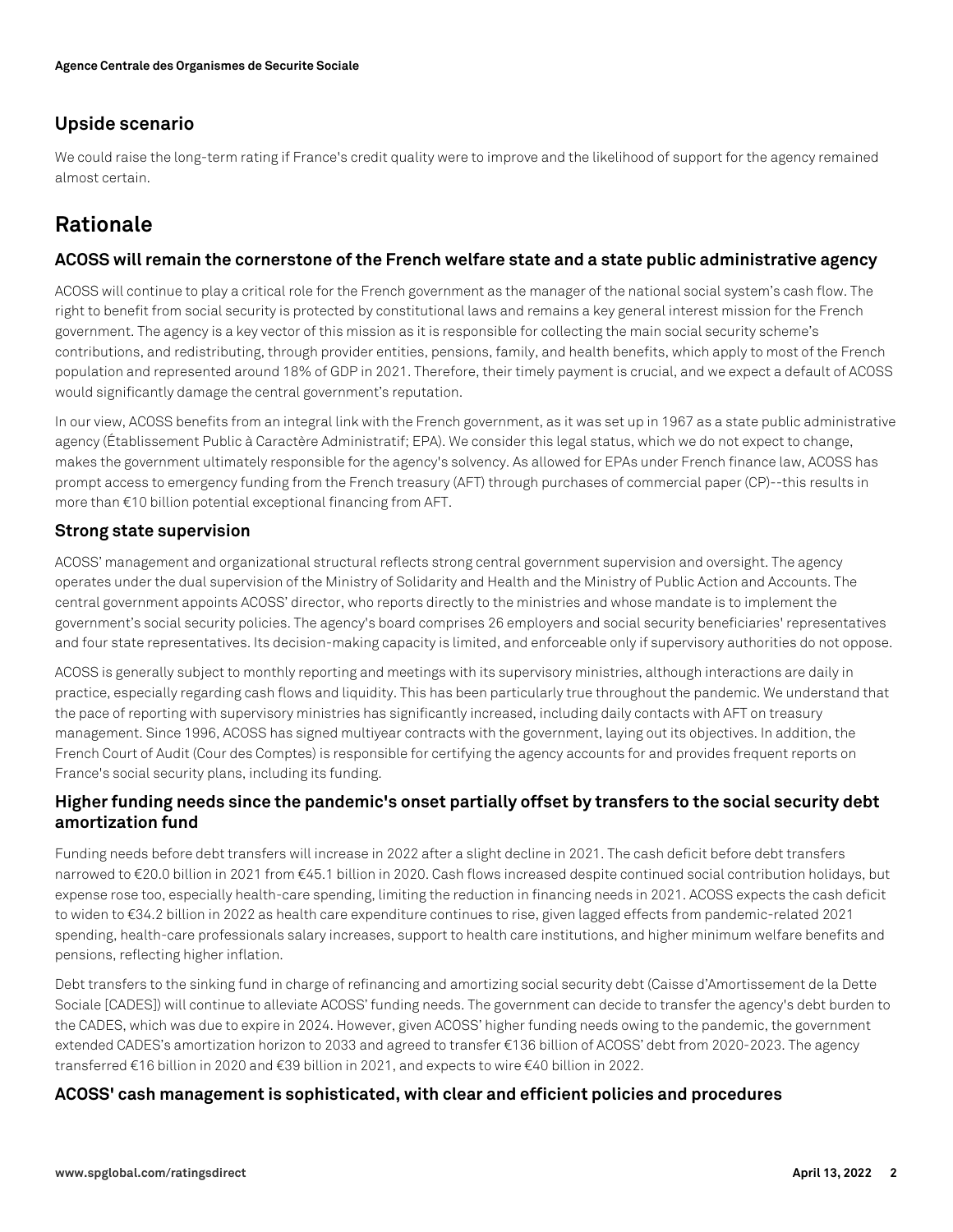#### **Agence Centrale des Organismes de Securite Sociale**

By law, ACOSS is limited to short-term borrowing to manage cash flow gaps. As part of the tight framework regulating activities, the French parliament sets the agency's external funding ceiling in its Social Security Funding Laws. In response to the pandemic in 2020, the ceiling increased, by decree, to €70 billion in March and €95 billion in July from €39 billion before. The increased ceiling has been extended through 2021 and was set at €65 billion in 2022.

In normal circumstances, ACOSS' funding strategy prioritizes the diversification of liquidity sources through three main channels:

- Cash pooling with social security entities.
- Short-term funding from state agencies (chiefly AFT and CADES).
- Direct issuance of only short-term notes on the financial market via Negotiable European (NEU) CP and Euro CP programs. The envelope for each program has increased to €70 billion currently from €40 billion in 2019.

For 2021, ACOSS estimates NEU CP issuances mounted to €63.2 billion (28% of issuances) and Euro CP issuances €162.8 billion (72%), with an weighted average interest rate of negative 0.598%, and an average issuance amount of €64.1 billion. The stock of short-term bonds outstanding at end-2021 was €42.6 billion. As part of the pandemic financing plan, issuing policy has been further secured through over-borrowing, increased issue duration (CP issuance maturity is increased from pre-pandemic level of 30 days to almost 91 days in 2021), and order splitting.

ACOSS will continue to mainly resort to CP market issues to cover most of its financing needs in 2022 to take advantage of favorable market conditions and ample liquidity and continue to benefit from the negative rates earned on its short-term market issuances. In general, the agency creates a liquidity base with its Euro CP program (with the aim of 70% of issuances in 2022) and adjusts its liquidity needs with its NEU CP program (30% of issuances). The Russia-Ukraine conflict will mostly affect ACOSS through a likely rise in interest rates and increase in currency hedging costs from higher inflation. This will likely lead to reduced maturities. However, we do not expect this to affect demand for the agency's issuance given investors' tendency to shift toward safer assets during economic downturns (fight to quality). ACOSS benefits from its eligibility status for purchases under the public sector purchasing program of the European Central Bank. In addition, the agency aims at diversifying financing sources by issuing a bond with a social component.

ACOSS can also access the following financing if needed:

- The agency signed a convention with CDC, providing strong visibility and security regarding liquidity and funding. CDC could fund ACOSS with up to €11 billion annually and a special COVID-19 loan of €10 billion could also be granted if needed, as provided in 2020, thanks to CDC's commitment to buy NEU CPs issued by ACOSS.
- ACOSS has two back-up deposit accounts at Banque de France (currently at least €700 million) and CDC (currently not used).
- The agency has secured potential extra funding with its main banking partners, through large purchase of ACOSS NEU CPs by various commercial banks if needed. Therefore, exceptional funding from CDC and AFT should stay marginal this year.

ACOSS' cash management is based on two objectives: security and predictability. The agency has significantly increased the predictability of its cash inflows by securing hundreds of agreements with counterparties that specify the exact day of payment. It strictly monitors its cash outflows through IT systems that set the dates for drawings and is continuously developing systems of netting cash flows with partners, limiting intraday liquidity risk. The CP programs are multi-currency but the agency is not exposed to currency exchange risk because it hedges each of its issuance through currency swaps. Consequently, ACOSS benefits from a highly predictable cash flow planning, with very limited deviations when compared to actual cash flow. To mitigate refinancing exposure, ACOSS' strategy aims to issue CP before the agency needs the actual funding and to over-issue, allowing for a more ample liquidity cushion. Since 2020, given the pandemic and to cope with potential additional deferrals of social security contributions, ACOSS extended treasury management horizon to secure cash flow and typically have funding available for 20-30 days of social benefit payments. This enabled the agency to accumulate an extra precautionary liquidity buffer.

## **Related Criteria**

- General Criteria: Environmental, Social, And Governance Principles In Credit Ratings, Oct. 10, 2021
- General Criteria: Methodology For Linking Long-Term And Short-Term Ratings, April 7, 2017
- General Criteria: Rating Government-Related Entities: Methodology And Assumptions, March 25, 2015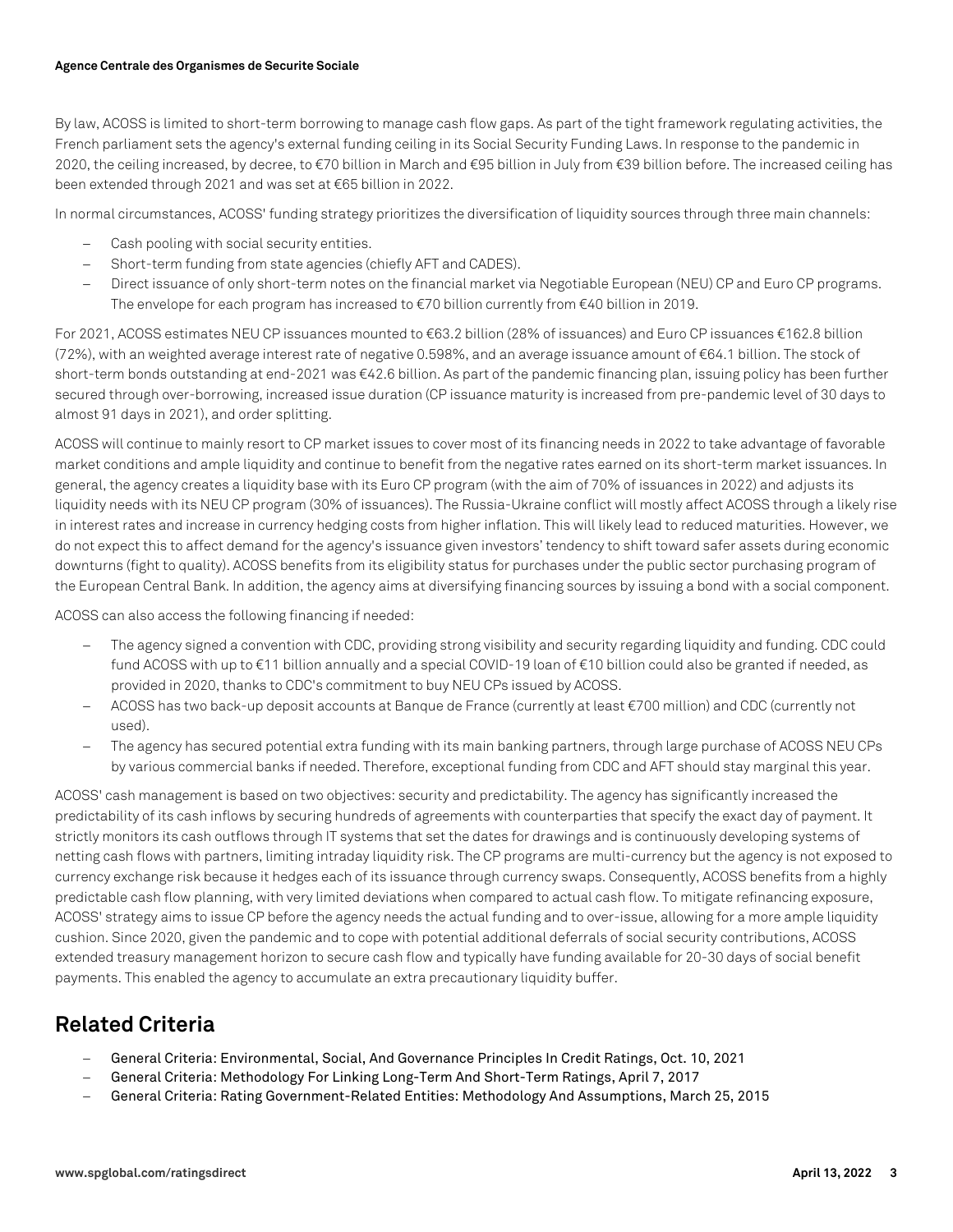- Principles Of Credit Ratings, Feb. 16, 2011

### **Related Research**

- France, Feb. 21, 2022
- Sovereign Risk Indicators, Dec. 13, 2021. Interactive version available at http://www.spratings.com/sri

#### **Ratings Detail (as of April 13, 2022)\***

| Agence Centrale des Organismes de Securite Sociale (ACOSS) |                  |
|------------------------------------------------------------|------------------|
| <b>Issuer Credit Rating</b>                                | $AA/Stable/A-1+$ |
| <b>Commercial Paper</b>                                    | $A - 1 +$        |
| <b>Issuer Credit Ratings History</b>                       |                  |
| 04-Apr-2018                                                | $AA/Stable/A-1+$ |
| 15-Jun-2010                                                | $-/-$ / $A-1+$   |

\*Unless otherwise noted, all ratings in this report are global scale ratings. S&P Global Ratings credit ratings on the global scale are comparable across countries. S&P Global Ratings credit ratings on a national scale are relative to obligors or obligations within that specific country. Issue and debt ratings could include debt guaranteed by another entity, and rated debt that an entity guarantees.